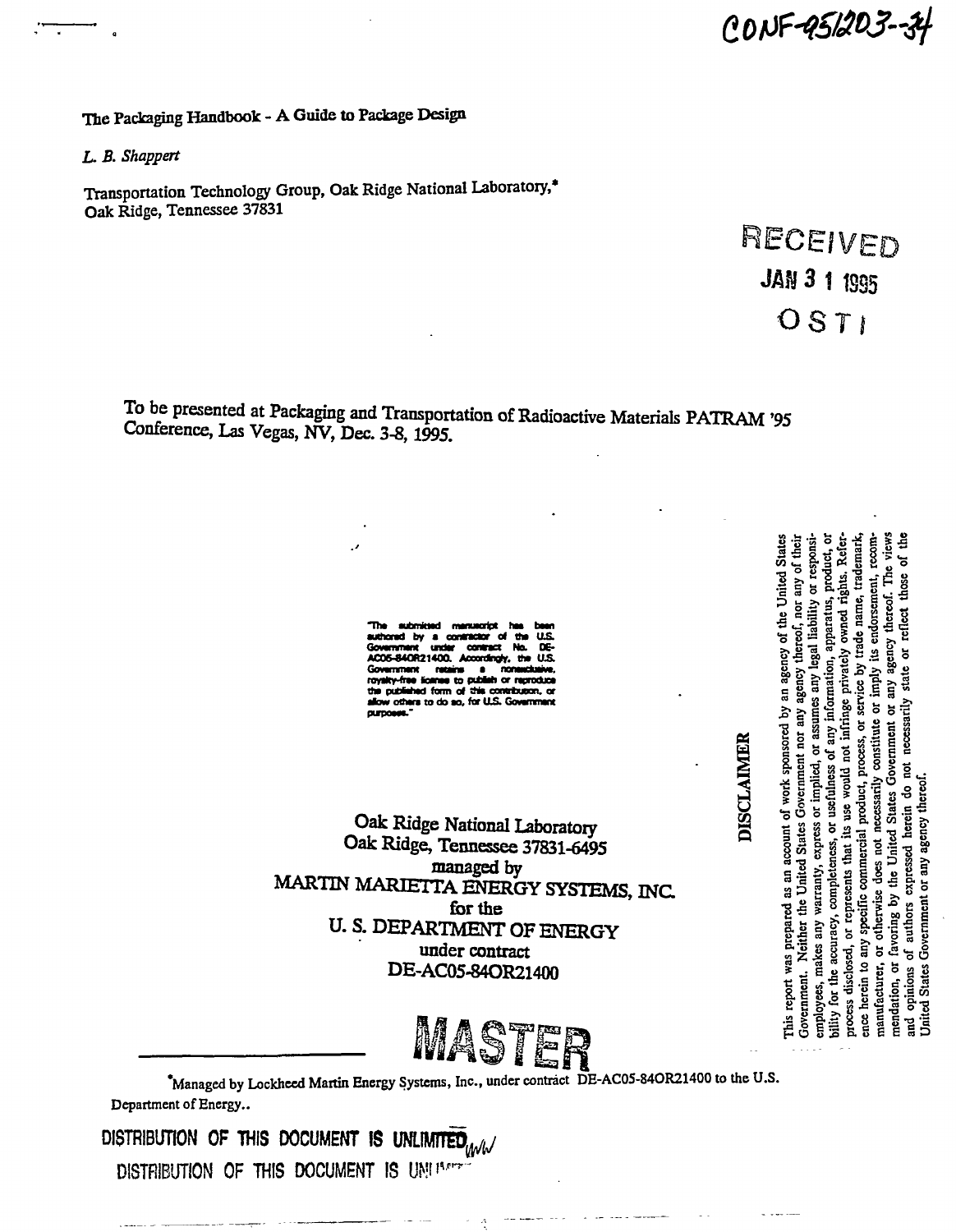#### INTRODUCTION

*The Packaging Handbook* is a compilation of 14 technical chapters and five appendices that address the life cycle of a packaging which is intended to transport radioactive material by any transport mode in normal commerce. Although many topics are discussed in depth, this document focuses on the design aspects of a packaging. The *Handbook,* which is being prepared under the direction of the U.S. Department of Energy (DOE) (EH-32), is intended to provide a wealth of technical guidance that will give designers a better understanding of the regulatory approval process, preferences of regulators on specific aspects of packaging design, and the types of analyses that should be seriously considered when developing the packaging design. Even though the *Handbook* is concerned with all packagings, most of the emphasis is placed on large packagings that are capable of transporting large radioactive sources that are also fissile (e.g., spent fuel). These are the types of packagings that must address the widest range of technical topics in order to meet domestic and international regulations.

The chapters are written by experts in their particular field, all of whom have considerable experience in one or more technical areas of package design, preparing a *Safety Analysis Report on a Package* (SARP) and certifying the design. Within their chapters, these experts provide much information and data taken from specific Safety Analysis Reports for Packaging (SARPs) prepared by the chapter authors and provide insights based on their interaction with regulators in the certification process. Included in the *Handbook*  are technical chapters that address structural design, shielding, heat transfer, criticality, containment, and materials of construction. Many of the technical chapters also discuss the types of computer codes that have become useful for analyzing package behavior in their particular area.

Additional chapters address other topics that are critical to the package certification process and must be considered by the designer. These areas include packaging life cycle and certification, regulations and standards, quality assurance, and package testing. These chapters provide guidance on how a good package design can improve operability, maintainabiltiy, and safety (e.g., by reducing handling times and the dose commitment of operating personnel).

The *Handbook* has five appendices that provide additional information on very specific topics that may be of interest to a package designer. These topics include a survey of materials and procedures for the design of impact limiters in radioactive materials transport, thermal-code benchmark problems, a statistical

\* Managed by Lockheed Martin Energy Systems, Inc., under contract DE-AC05-84OR21400 with the U.S. Department of Energy.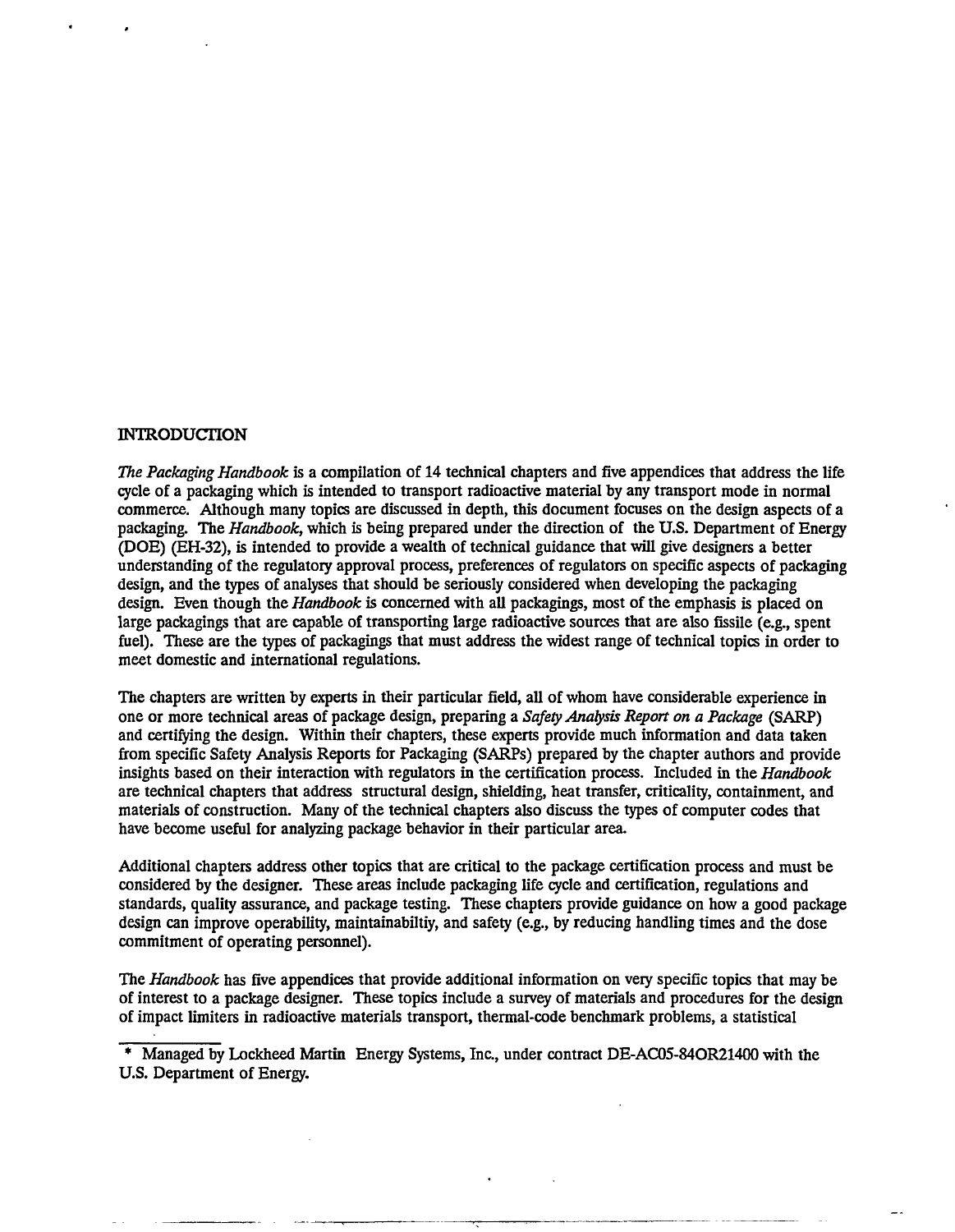technique for determining subcritical limits, a partial listing of isotopic source/shield design data that is referenced by the shielding chapter, and SCALE: a modular code system for performing standardized computer analyses for licensing evaluation. This latter appendix discusses the SCALE code that is often used by the Nuclear Regulatory Commission to evaluate the information that is provided to them in a SARP.

### **STATUS OF HANDBOOK**

Most of the chapters in the *Handbook* have been drafted and submitted to Oak Ridge National Laboratory (ORNL) for editing; the majority of these have been edited. Table 1 identifies the various chapters and appendices, their authors, and their status.

| Chapter/<br>appendix | <b>Title</b>                                  | Authors and affiliations <sup>a</sup>                                         | <b>Status</b>                         |
|----------------------|-----------------------------------------------|-------------------------------------------------------------------------------|---------------------------------------|
| $\mathbf{1}$         | Introduction                                  | L. B. Shappert, ORNL                                                          | 50% completed                         |
| $\mathbf{2}$         | Package Life Cycle and<br>Certification       | S. D. Moses, LMES                                                             | Completed, edited,<br>in final format |
| 3                    | <b>Regulations and Standards</b>              | R. B. Pope and R. R. Rawl,*<br>ORNL, and<br>M. E. Wangler, DOE                | Completed, edited,<br>in final format |
| 4                    | Package Testing                               | A. H. Wells, Consultant                                                       | Initial draft<br>submitted            |
| 5                    | <b>Structural Analysis</b>                    | A. H. Wells, Consultant                                                       | Completed,<br>undergoing edit         |
| 6                    | <b>Structural Materials</b><br>Considerations | R. A. Riddle, LLNL                                                            | Completed, edited,<br>in final format |
| 7                    | <b>Thermal Analysis</b>                       | R. W. Carlson and<br>J. Hovingh, LLNL                                         | Completed, edited,<br>in final format |
| 8                    | Containment                                   | F. L. Danese, SAIC                                                            | Completed,<br>undergoing edit         |
| 9                    | Shielding                                     | B. L. Broadhead,<br>H. Taniuchi,** and<br>C. V. Parks, ORNL                   | Completed, edited,<br>in final format |
| 10                   | <b>Criticality Safety</b>                     | C. V. Parks, H. R. Dyer, and<br>G. E. Whitesides, ORNL                        | Initial draft<br>submitted            |
| 11                   | <b>Quality Assurance</b>                      | R. R. Fabian, T. R. Bump,<br>and G. F. Popper, ANL and<br>E. W. Russell, LLNL | Completed, edited,<br>in final format |
| 12                   | Package Operations                            | F. L. Danese, SAIC                                                            | Completed, edited,<br>in final format |

 $\lambda$  is a construction of  $\lambda$ 

### Table 1. Status of Chapters in the Packaging Handbook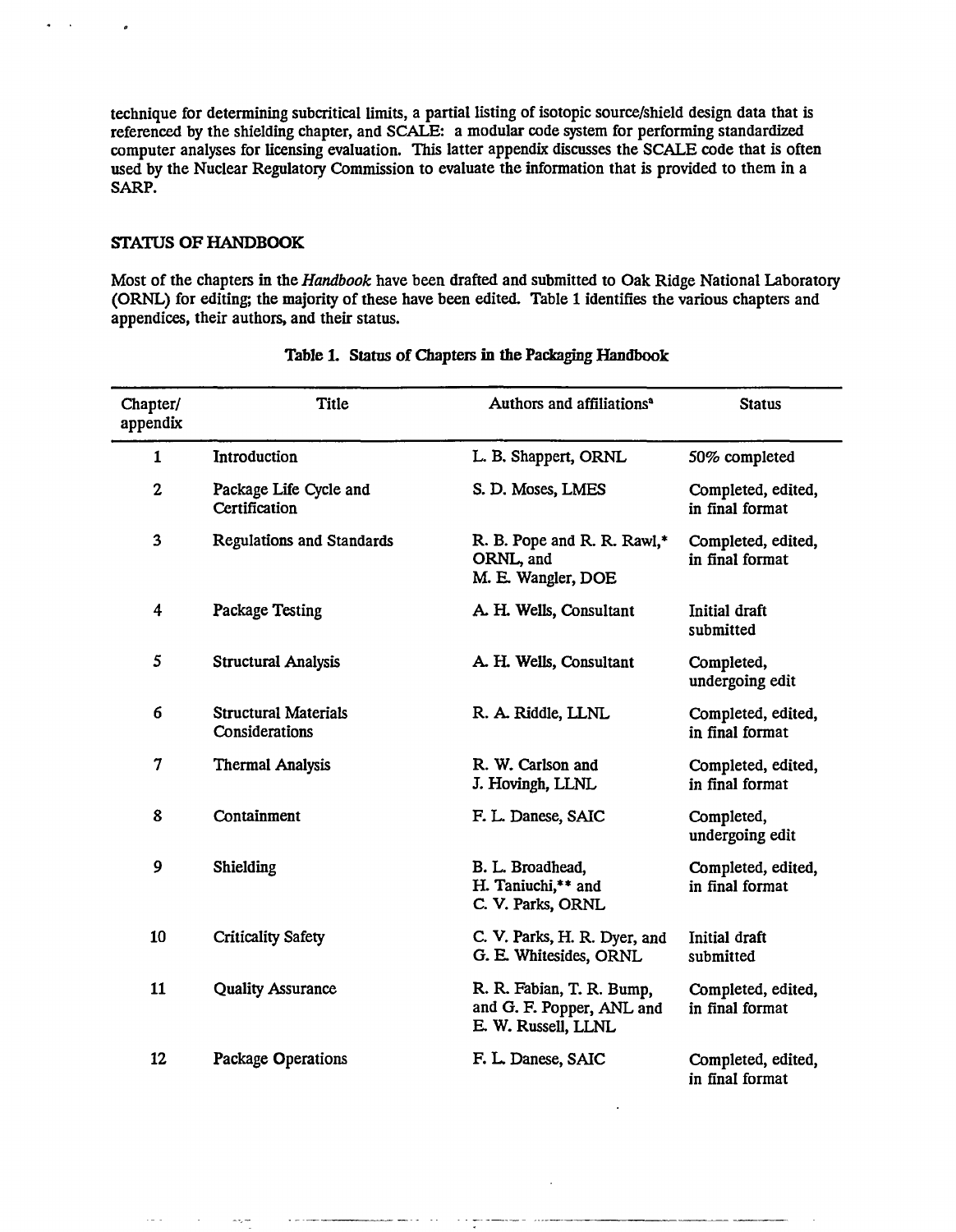| 13           | Package Fabrication and<br><b>Acceptance Testing</b>                              | R. H. Jones, Consultant                      | Completed, edited,<br>in final format |
|--------------|-----------------------------------------------------------------------------------|----------------------------------------------|---------------------------------------|
| 14           | Package Maintenance                                                               | F. L. Danese, SAIC                           | Completed, edited,<br>in final format |
| $\mathbf{A}$ | A Survey of Materials and<br>Procedures for Design of Impact<br>Limiters          | C. R. Hammond, LMES, and<br>T. G. Carley, UT | Completed, edited,<br>in final format |
| B            | Thermal Code Benchmark<br><b>Problems</b>                                         | R. E. Glass, SNL                             | Completed, edited,<br>in final format |
| C            | A Statistical Technique for<br><b>Determining Subcritical Limits</b>              | M. D. DeHart and<br>C. V. Parks, ORNL        | Initial draft<br>submitted ·          |
| D            | A Partial Listing of Isotopic<br>Source/Shield Design Data                        | E. D. Arnold, ORNL                           | Completed, edited,<br>in final format |
| Е            | The Standardized Computer<br>Analysis for Licensing Evaluation<br>(SCALE) Program | C. V. Parks and<br>B. L. Broadhead, ORNL     | Completed, edited,<br>in final format |

<sup>a</sup> ORNL, Oak Ridge National Laboratory; LLNL, Lawrence Livermore National Laboratory; LMES, Lockheed Martin Energy Systems; DOE, the **Department of Energy; SAIC, Science Applications International Corp.; ANL, Argonne National Laboratory; UT, University of Tennessee; SNL, Sandia National Laboratory** 

**\* Currently with the International Atomic Energy Agency** 

**•• Currently with Kobe SteeL Ltd.** 

The chapters range in length from 20 to 70 pages, with the average around 50 pages; as a result, the *Handbook* will be almost three times larger than the Cask Designers Guide<sup>1</sup> that was published in 1970.

# SUMMARY OF CONTAINED INFORMATION

Citations from a few of the chapters follow to provide an indication of the depth of coverage that most authors have provided. R. B. Pope, et. al., point out in Chapter 3 that the overall regulatory philosophy applied to radioactive material transport is to require that the packaging provide the primary protection with a minimal reliance on operational controls or human intervention. A graded approach has been applied to the required level of performance of radioactive material packages which is commensurate with the potential hazard presented by the contents. All radioactive materials packages must meet regulations which require appropriate measures to

- 1. contain the radioactive contents (containment);
- 2. limit radiation emanating from the contents (shielding);
- 3. prevent nuclear criticality (criticality safety); and
- 4. manage any decay heat generated by the contents.

All life-cycle phases of Type B and fissile materials packagings are tightly controlled by the regulations. Specific approval (or certification) is required of the package designs and many aspects of fabrication and use. A very high degree of quality assurance (QA) is mandated by the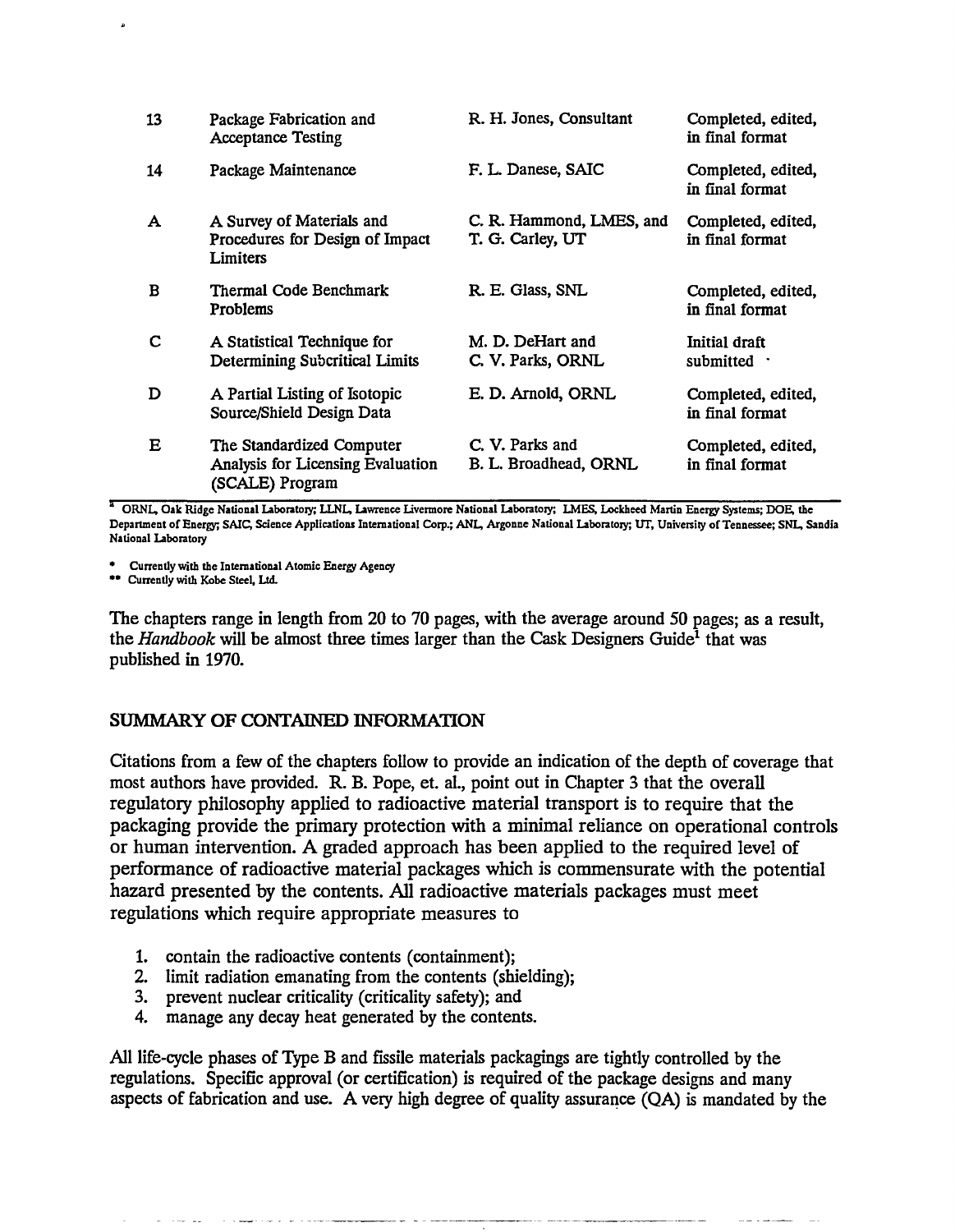regulations, including requiring formal QA programs and appropriate quality control (QC) measures for the use of the packagings.

Containment obviously has a close interaction with materials of construction, structural analysis, and protection of the package, possibly through the use of impact limiters. In the case of structural analysis, A. H. Wells notes that the structural evaluation of shipping packages requires special attention to two areas: the loads developed in impacts and the strength and stability of the structure that resists those loads. Two types of loads are developed in impacts: loads produced in the nine-meter drop scenario by deformation of impact limiters (shock absorbers) or by contact of the package with the ground, and loads produced in the pin puncture scenario. These loads cause stresses in the packaging body and closure lid, and the stresses must be calculated and shown by analysis to be less than the allowable stresses for the material of the structure. The allowable stress limits for package materials must be specified by code (such as the ASME Boiler and Pressure Vessel Code) or must be documented adequately with test results. Non-code materials may be used for structural components, but the material properties under all operating and hypothetical accident conditions must be known. Shielding materials also contribute to the weight (and stresses) of the packaging and may cause unusual loading upon the structural shells of multi-wall packages. For example, lead slump is an important phenomenon in lead-shielded packagings, since lead slump produces a dynamic pressure upon the packaging shells in an impact

The materials which form the containment boundary of a packaging must be qualified by elastic analyses; that is, they may not yield in hypothetical accident scenarios. Non-containment components may function in the elastic/plastic regime. An example is impact limiter attachments, which may deform substantially in a nine-meter drop impact without losing their functionality. Ductile materials are preferred for structural components since they can absorb a significant quantity of strain energy in an impact without immediate failure of the component. Materials such as stainless steel can survive elongation of tensile test specimens of approximately 40 percent, while structural aluminum alloys may be capable of only 10-15 percent elongation before failure. Highly ductile materials add a measure of conservatism to package designs because a package subjected to impacts somewhat more severe than design values would yield without catastrophic failure.

With regard to containment, F. L. Danese points out that the regulatory provisions vary somewhat by package type, but usually, no loss or dispersal of contents is permitted in normal conditions of transport. Under accident conditions, the requirements vary much more widely. For some package types, loss of contents is permitted, while for others, such as the Type B package, only very small quantities of material may escape from the package, over time. Within the regulations, limits on the releasable materials are specified as a function of the contents, and the actual quantity of material that may be released is dependent upon its isotopic constituents. These requirements are established by both national and international regulations and are included in American National Standards Institute, Inc. (ANSI) N14.5, the standard entitled *Leakage Tests on Packages for Shipment of Radioactive Material.<sup>2</sup>*

Containment of the contents of a package during both normal conditions of transport and under accident conditions is important to the health and safety of the public and of the package operators and transporters. To assist the designer in developing a package design that provides adequate containment for the proposed contents, the regulators specify features that must be incorporated and also some that must not be incorporated into package design. The required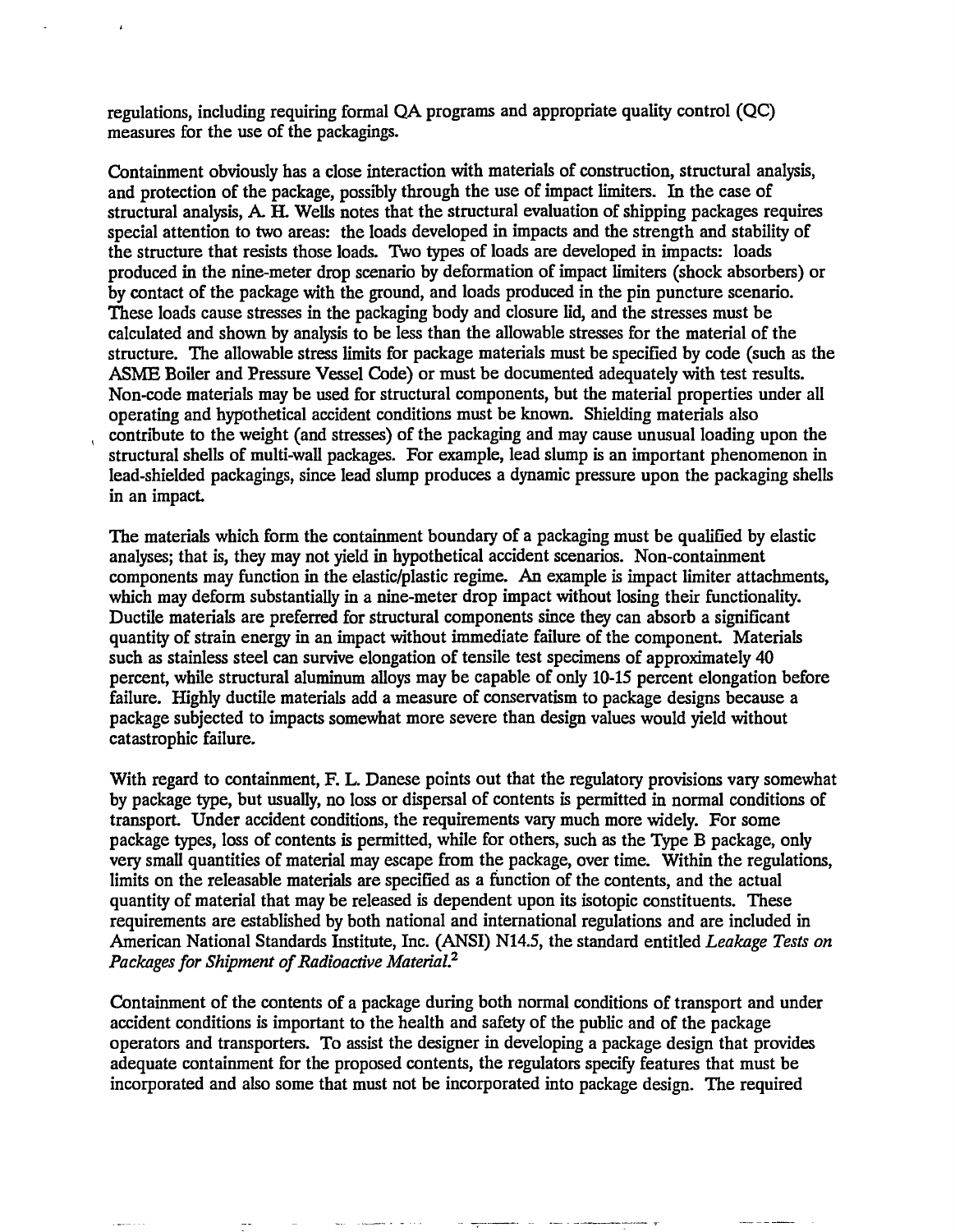conditions or features include positive-fastening devices for closures (such as torqued bolts), protection of fasteners from inadvertent operation, enclosures at penetrations to retain leakage from valves, and use of adsorbents for liquids. Pressure-relief valves are excluded from the enclosure requirement. The regulations prohibit continuous venting devices, filters, and mechanical cooling of the package.

In the shielding chapter, B. L. Broadhead, et. aL, note that a package must be designed to maintain radiation dose rates external to package surfaces below established regulatory limits under defined normal and accident conditions. These regulations can vary depending upon whether the package is transported with other goods in general freight or whether it has exclusive use of the vehicle that transports it. Two forms of radiation are of most concern in package design: gammas and neutrons. Gamma radiation requires dense material for efficient shielding (e.g., lead, steel, and depleted uranium). Neutrons, when present, require a light material often containing significant quantities of hydrogen in order to shield the source. Each type of radiation requires somewhat different techniques to determine the proper shielding thicknesses to reduce external dose rates to acceptable limits. This chapter discusses how the radiation source can be characterized, analysis methods that may result in a preliminary package design, and, finally, calculational techniques that may be applied to a package design in order to predict external dose rates.

The shielding chapter also points out that once the scoping work for preliminary package designs has been completed, a number of one-dimensional (1-D) transport methods are available for more detailed analysis. The ANISN and XSDRN 1-D discrete-ordinates codes are widely used for preliminary, and sometimes final (depending on the application) design work. These codes can utilize spent nuclear fuel source terms, if appropriate (typically generated from point-depletion codes such as ORIGEN2 or ORIGEN-S), as well as a number of multigroup cross-section libraries, including the SCALE 27-neutron, 18-gamma group library; the CASK 22-neutron, 18 gamma group library; and the BUGLE-80 47-neutron, 20-gamma group library. A number of excellent two-dimensional (2-D) and three-dimensional (3-D) methods are available for detailed final design calculations should they be needed. These include the 2-D discrete-ordinates code DORT and the 3-D Monte Carlo codes MORSE and MCNP. These codes and data are referenced and discussed in this chapter.

In the chapter on criticality safety, C. V. Parks, et. al., discuss the methodology of ensuring that adequate protection is provided against an accidental self-sustaining or divergent fission chain reaction by any package that carries fissile material. This protection is provided by using a design and safety assessment philosophy that effectively eliminates the possibility of a criticality event occurring under any credible scenario. Thus, the package design and allowable loading specifications must be such that the safety evaluation can demonstrate, under all transport conditions, that more neutrons are lost from the system (either a single package or an array of packages) than are produced; that is, the system must always be subcritical.

Whatever the control mechanism, an adequate margin of subcriticality must be demonstrated for both the single package in isolation and for arrays of packages. Undamaged and damaged packages must be considered using the credible fissile material configuration and the moderator and reflector conditions that provide the maximum reactivity. The evaluation of complex package designs under the prescribed conditions typically requires the use of sophisticated computer codes that incorporate either deterministic or statistical techniques to model neutron transport, taking into account the effect of biases and uncertainties, together with package design uncertainties and an acceptable safety margin, and predict the effective neutron multiplication factor of the system.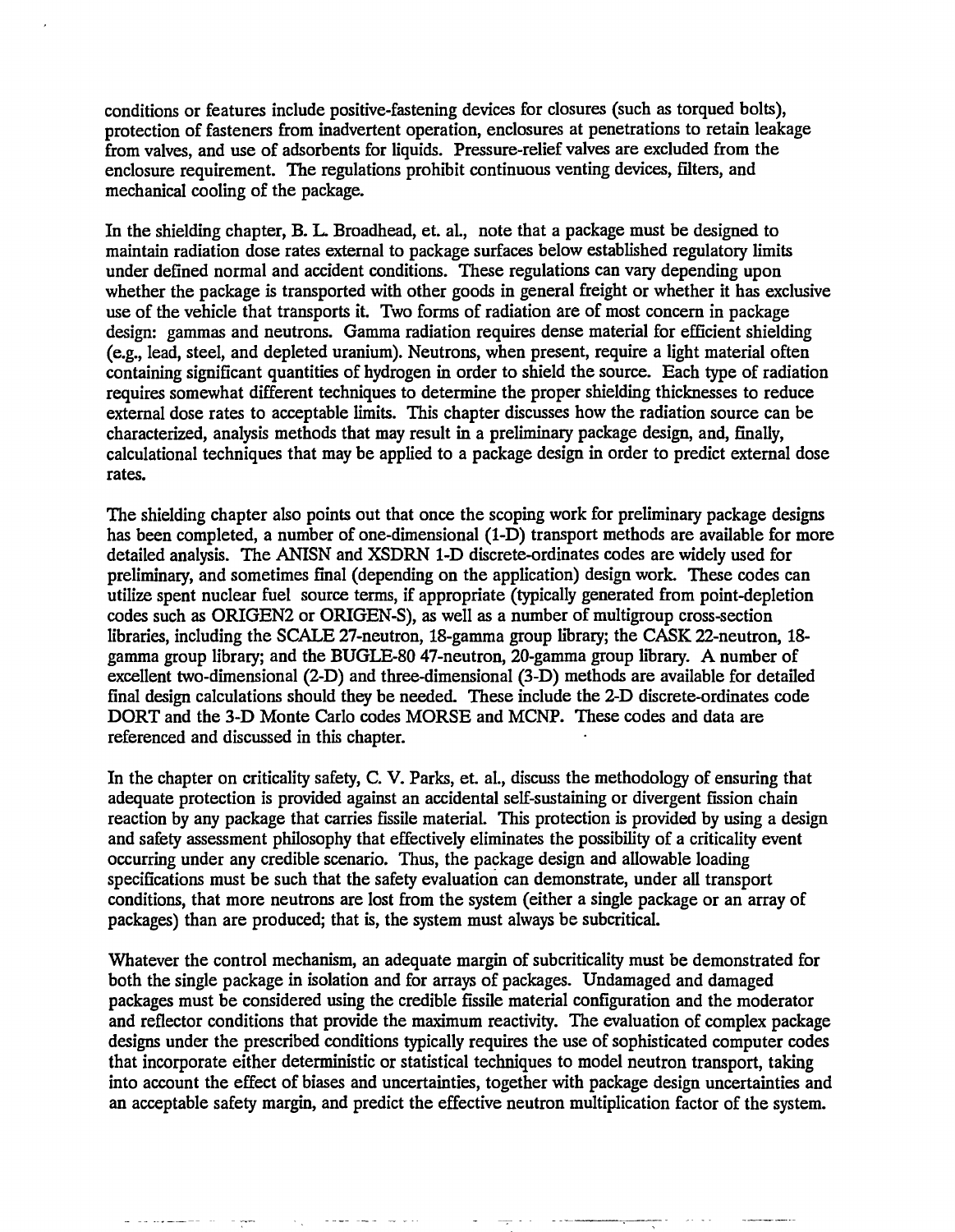The chapter presents and discusses various issues related to the criticality safety of transportation packages containing fissile material.

With regard to heat transfer, R. W. Carlson and J. Hovingh point out that all packages that are designed to contain heat-producing radioactive materials must be evaluated to determine their expected normal operating temperatures and their responses to the accident conditions specified in the regulations. The amount of heat produced, the amount or radioactive material carried, and the package design itself may affect the type of analysis or testing that must be carried out to convince the designer (and the regulators) that the package is safe in the transport environment. This chapter contains a discussion of (a) thermal design considerations of a Type B packaging for normal conditions of transport as defined in 10 CFR 71.71 and (b) the hypothetical accident sequence as defined in 10 CFR 71.73. The major issue in the thermal design of a package involves the conflict between passively removing the radioactive decay heat from its contents (with a small temperature gradient through the package) while passively protecting its contents from external heat sources. Although elevated temperatures in a package are not necessarily harmful to the public, such temperatures must not compromise other functional requirements of the package, such as containment, shielding, or criticality control.

The thermal regulatory requirements can be satisfied by subjecting the package design to analysis, by physically testing a prototype packaging (containing appropriate surrogate material), or by use of a combination of the two. However, testing is often preferred for packagings that are built from components that are poorly characterized or that may exhibit a phase change or chemical decomposition under the regulatory hypothetical accident conditions.

The thermal chapter presents methods for analyzing the heat transfer requirements set forth in the regulations. These methods have been applied to the analyses of packagings in the past, follow good engineering practices, and should help the designer to avoid problems in the thermal analysis of any packaging.

# **CONCLUSIONS**

The above paragraphs demonstrate the interaction of the various chapters that are discussed in the *Handbook* in the design of radioactive material packagings. The other chapters and appendices in this document also show the interaction of each topic covered to package design.

The *Handbook* is currently undergoing final technical editing and many of the sections have already been electronically formatted for publication. All figures are being reviewed in detail. Once this is completed, a draft of the *Handbook* will be prepared for submittal both to the authors and to experts in a peer review process; this is expected to take place early in 1996. The authors will then have an opportunity to see how their section blends into the entire document.

It is planned to give reviewers several months for the peer review activity. Comments received will be returned to the senior author of each section to evaluate and make the appropriate corrections; the document will then be published.